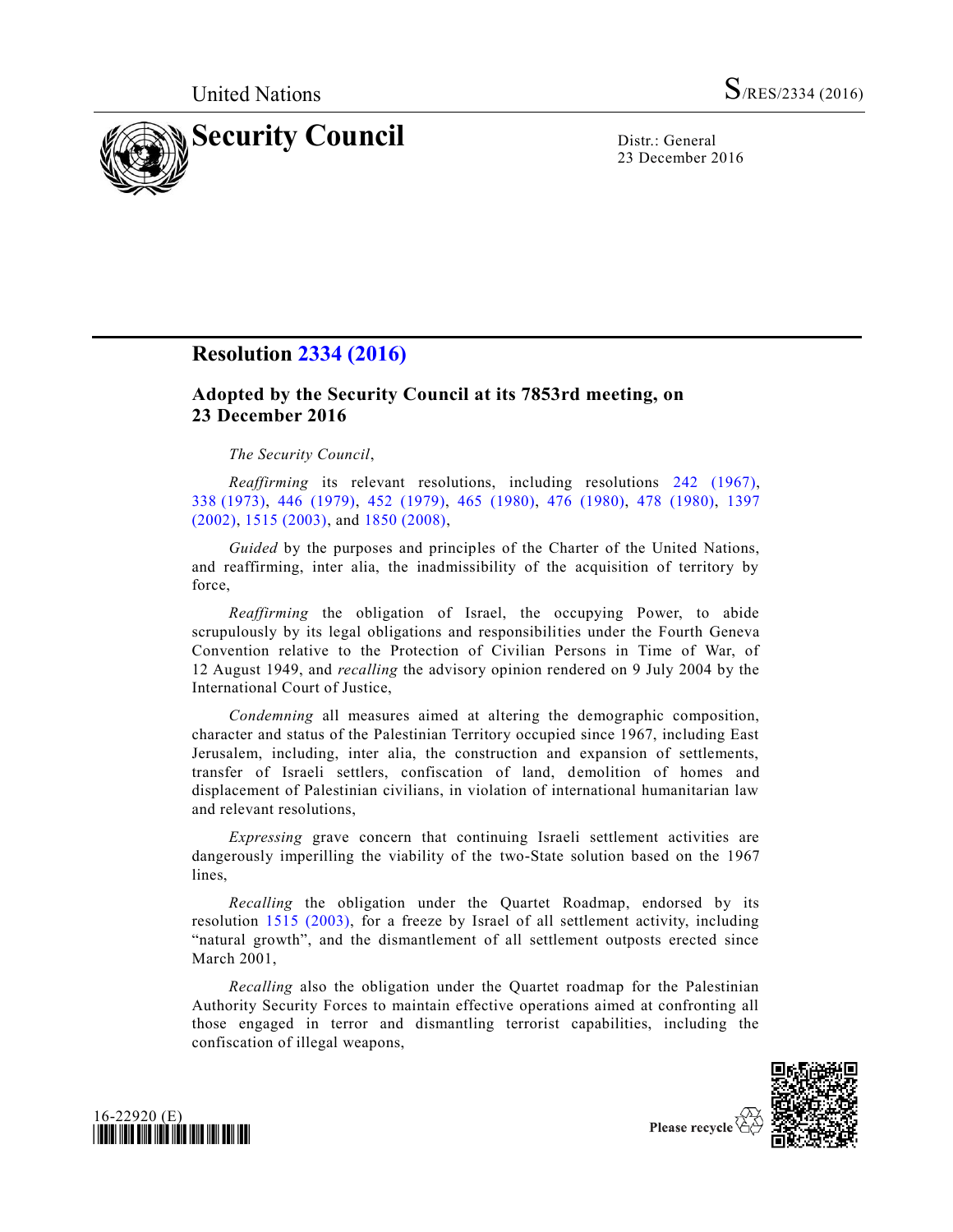*Condemning* all acts of violence against civilians, including acts of terror, as well as all acts of provocation, incitement and destruction,

*Reiterating* its vision of a region where two democratic States, Israel and Palestine, live side by side in peace within secure and recognized borders,

*Stressing* that the status quo is not sustainable and that significant steps, consistent with the transition contemplated by prior agreements, are urgently needed in order to (i) stabilize the situation and to reverse negative trends on the ground, which are steadily eroding the two-State solution and entrenching a one-State reality, and (ii) to create the conditions for successful final status negotiations and for advancing the two-State solution through those negotiations and on the ground,

1. *Reaffirms* that the establishment by Israel of settlements in the Palestinian territory occupied since 1967, including East Jerusalem, has no legal validity and constitutes a flagrant violation under international law and a major obstacle to the achievement of the two-State solution and a just, lasting and comprehensive peace;

2. *Reiterates* its demand that Israel immediately and completely cease all settlement activities in the occupied Palestinian territory, including East Jerusalem, and that it fully respect all of its legal obligations in this regard;

3. *Underlines* that it will not recognize any changes to the 4 June 1967 lines, including with regard to Jerusalem, other than those agreed by the parties through negotiations;

4. *Stresses* that the cessation of all Israeli settlement activities is essential for salvaging the two-State solution, and calls for affirmative steps to be taken immediately to reverse the negative trends on the ground that are imperilling the two-State solution;

5. *Calls* upon all States, bearing in mind paragraph 1 of this resolution, to distinguish, in their relevant dealings, between the territory of the State of Israel and the territories occupied since 1967;

6. *Calls* for immediate steps to prevent all acts of violence against civilians, including acts of terror, as well as all acts of provocation and destruction, calls for accountability in this regard, and calls for compliance with obligations under international law for the strengthening of ongoing efforts to combat terrorism, including through existing security coordination, and to clearly condemn all acts of terrorism;

7. *Calls upon* both parties to act on the basis of international law, including international humanitarian law, and their previous agreements and obligations, to observe calm and restraint, and to refrain from provocative actions, incitement and inflammatory rhetoric, with the aim, inter alia, of de-escalating the situation on the ground, rebuilding trust and confidence, demonstrating through policies and actions a genuine commitment to the two-State solution, and creating the conditions necessary for promoting peace;

8. *Calls upon* all parties to continue, in the interest of the promotion of peace and security, to exert collective efforts to launch credible negotiations on all